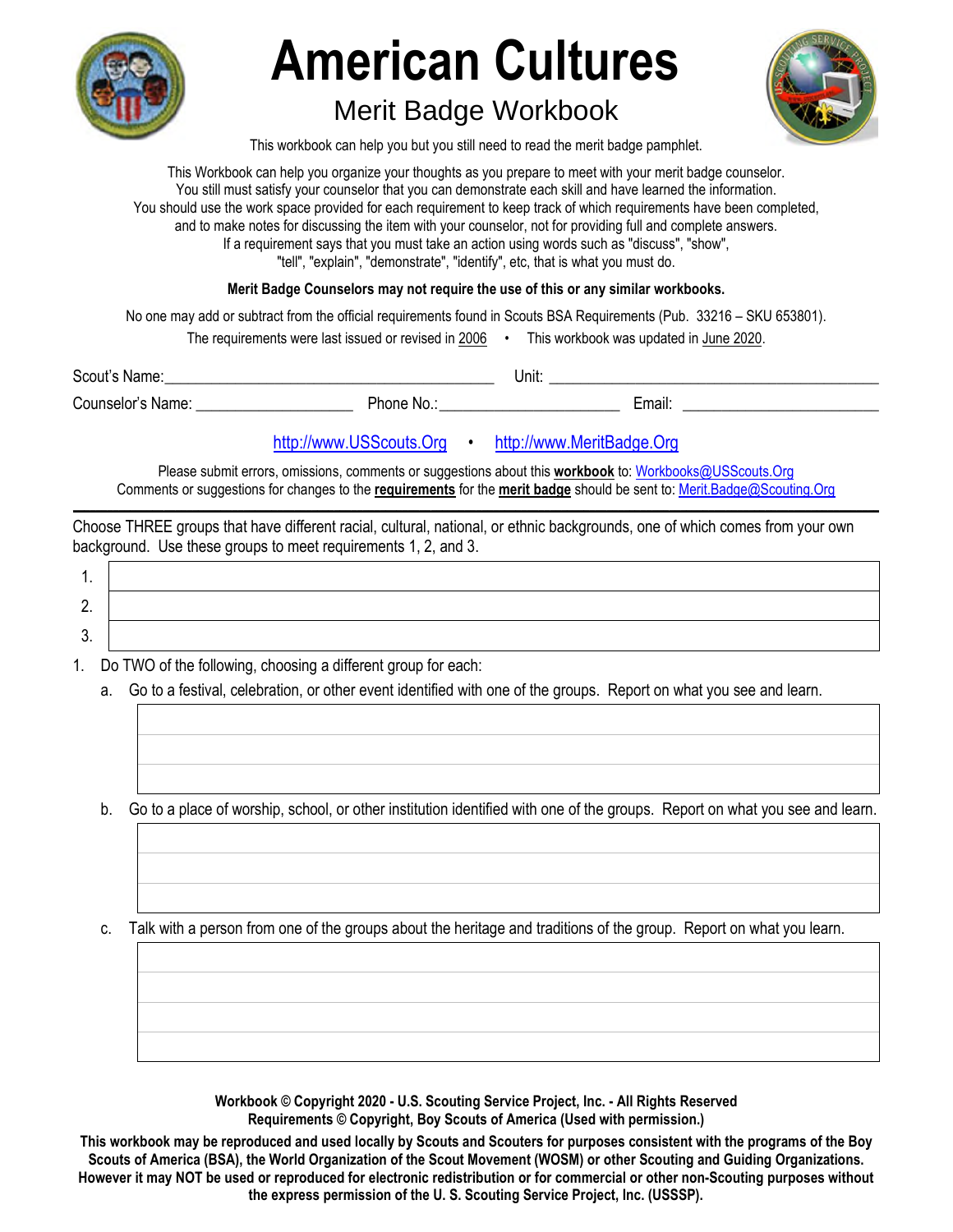d. Learn a song, dance, poem, or story that is traditional to one group, and teach it to a group of your friends.

e. Go to a library or museum to see a program or exhibit featuring one group's traditions. Report on what you see and learn.

2. Imagine that one of the groups had always lived alone in a city or country to which no other groups ever came. Tell what you think the city or country might be like today.

Now tell what you think it might be like if the three groups lived there at the same time.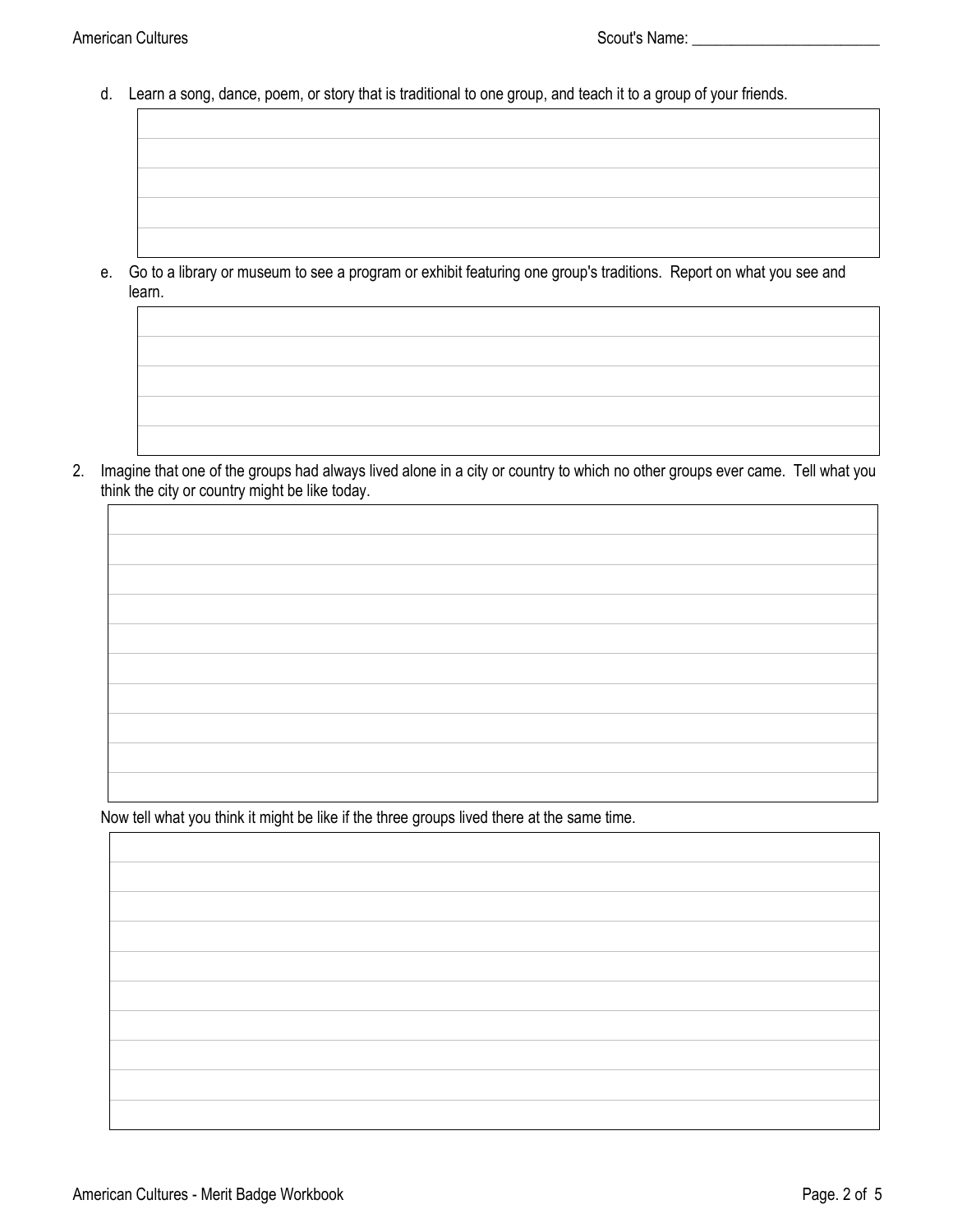3. Tell about some differences between the religions and social customs of the three groups.

|                   | Religions:      |  |
|-------------------|-----------------|--|
| 1.                |                 |  |
|                   |                 |  |
|                   |                 |  |
|                   |                 |  |
|                   |                 |  |
|                   |                 |  |
|                   |                 |  |
| 2.                |                 |  |
|                   |                 |  |
|                   |                 |  |
|                   |                 |  |
|                   |                 |  |
|                   |                 |  |
|                   |                 |  |
| $\underline{3}$ . |                 |  |
|                   |                 |  |
|                   |                 |  |
|                   |                 |  |
|                   |                 |  |
|                   |                 |  |
|                   |                 |  |
|                   | Social customs: |  |
| 1                 |                 |  |
|                   |                 |  |
|                   |                 |  |
|                   |                 |  |
|                   |                 |  |
|                   |                 |  |
|                   |                 |  |
| 2.                |                 |  |
|                   |                 |  |
|                   |                 |  |
|                   |                 |  |
|                   |                 |  |
|                   |                 |  |
| $\underline{3}$ . |                 |  |
|                   |                 |  |
|                   |                 |  |
|                   |                 |  |
|                   |                 |  |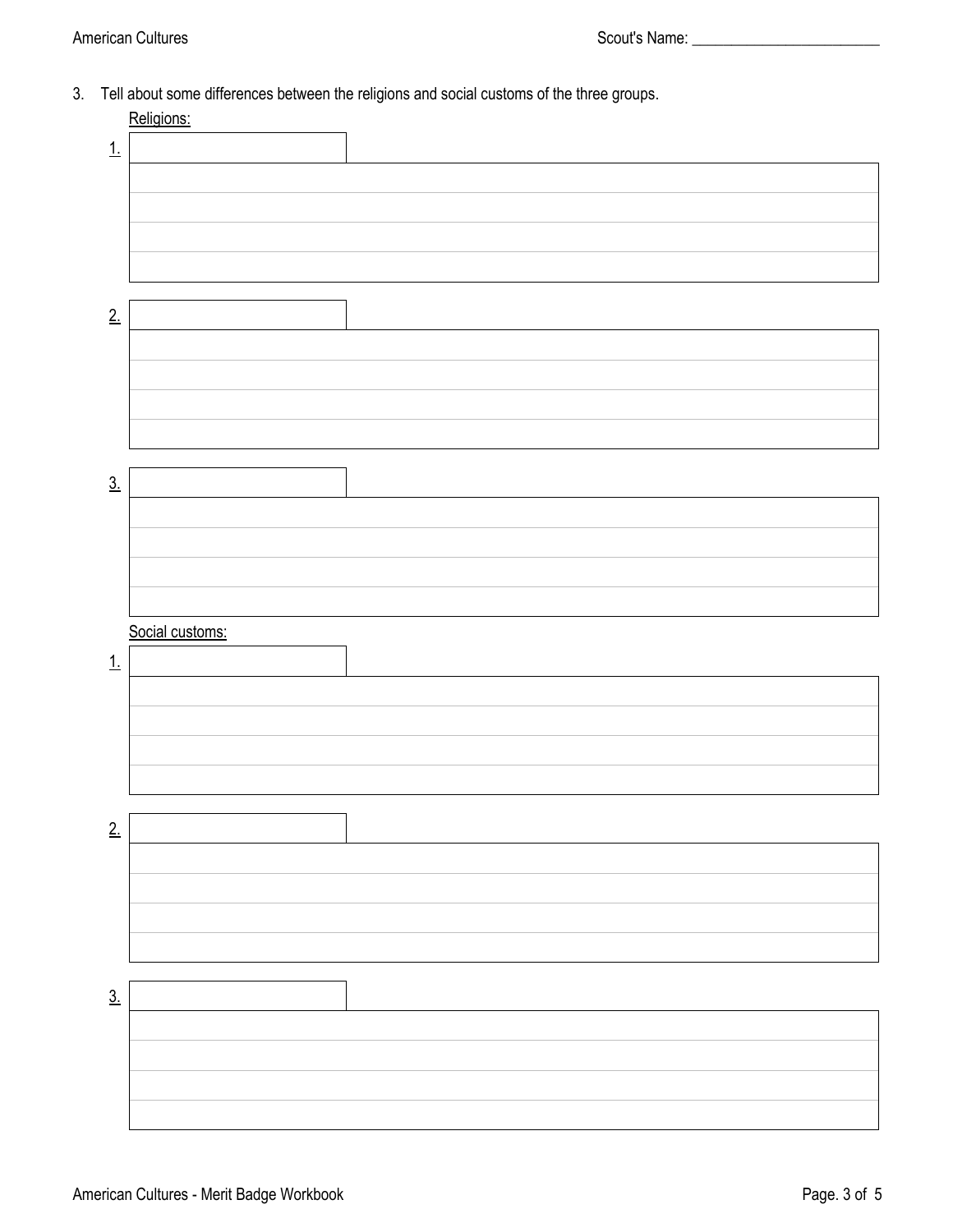Tell about some ideas, or ways of doing things that are similar in the three groups.

| 4. | background.  | Tell about a contribution made to our country by three different people, each from a different racial, ethnic, or religious |
|----|--------------|-----------------------------------------------------------------------------------------------------------------------------|
|    | Person 1.    |                                                                                                                             |
|    | Background   |                                                                                                                             |
|    |              |                                                                                                                             |
|    |              |                                                                                                                             |
|    | Contribution |                                                                                                                             |
|    |              |                                                                                                                             |
|    |              |                                                                                                                             |
|    |              |                                                                                                                             |
|    | Person 2.    |                                                                                                                             |
|    | Background   |                                                                                                                             |
|    |              |                                                                                                                             |
|    |              |                                                                                                                             |
|    | Contribution |                                                                                                                             |
|    |              |                                                                                                                             |
|    |              |                                                                                                                             |
|    |              |                                                                                                                             |
|    |              |                                                                                                                             |
|    | Person 3.    |                                                                                                                             |
|    | Background   |                                                                                                                             |
|    |              |                                                                                                                             |
|    |              |                                                                                                                             |
|    | Contribution |                                                                                                                             |
|    |              |                                                                                                                             |
|    |              |                                                                                                                             |
|    |              |                                                                                                                             |